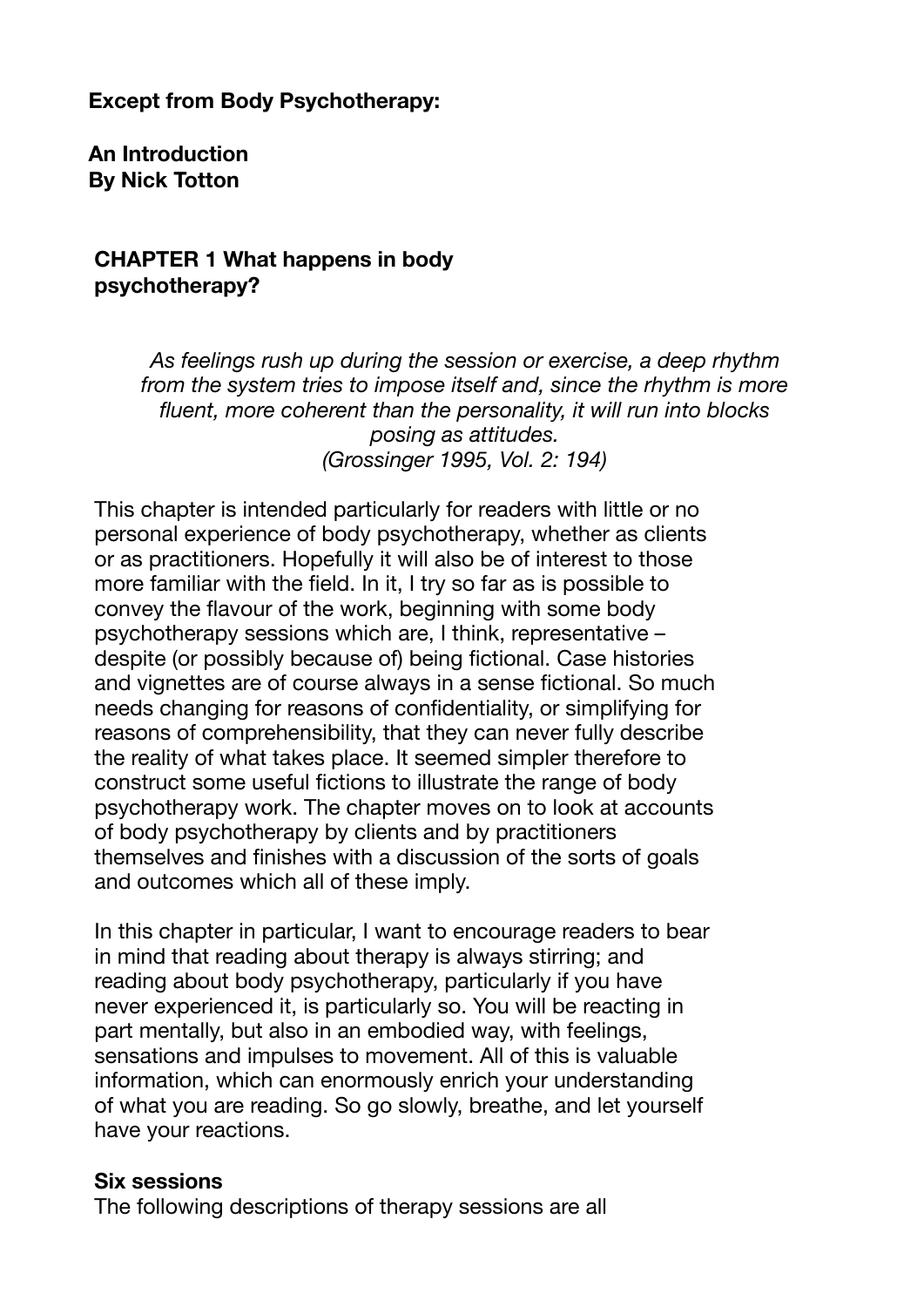imaginary, and not based on any specific clients (or practitioners). Each, though, is fairly typical of a particular style of body psychotherapy. They are intended to give a simplified impression of some of the sorts of things that are likely to happen when people do body psychotherapy together.

#### **Session one**

 Alan arrives for his weekly session with his therapist, Judith, with what he describes as a 'blinding headache'. He starts to tell her about his week, but the headache makes it hard for him to concentrate. 'Perhaps we should focus on this headache first?' Judith suggests. 'Can you tell me more about exactly what it feels like?'

 Alan is familiar from previous sessions with focusing on bodily states. He pauses to clarify his internal perception of his headache, and Judith notices that as he does so he screws up his eyes and pulls his head and neck back into his shoulders, tortoise-fashion. 'I feel it mostly around my eyes and forehead,' he explains slowly. 'It's a stabbing pain ... As if someone was driving a nail into my forehead.'

 'Perhaps you could show me?' Judith suggests. 'Show me how you would do that to me – how you would drive a nail in to make me feel that sort of pain.' She stands up and Alan responds by standing up and moving over to her. He mimes holding a nail to her forehead between her eyes and hammering it in with his other hand. With each 'hammer blow' he makes a growling sound, pulling his teeth back as he does so. Judith briefly considers a few alternatives. She could ask Alan to make more noise, and support him in a stronger physical expression of aggressiveness and violence; it might be that suppressed anger is behind his headache. She could also explore with him whether there is a relationship issue involved here: Alan seems very involved in 'hurting' her, and perhaps this is expressing something important about the therapeutic situation. What she decides to do, though (and this decision only takes a few seconds) is to explore directly the 'purpose' of the headache. 'So I'm Alan, and you're now Alan's headache – you're the part of yourself who's giving him the headache,' she suggests. 'Can you tell him why you need him to have this headache?' She speaks directly as 'Alan' to the 'headache-maker': 'Why are you doing this to me? What do you need?' Alan lets himself respond instinctively, without working it out.

'I'm trying to distract you,' he growls. 'I need you to stop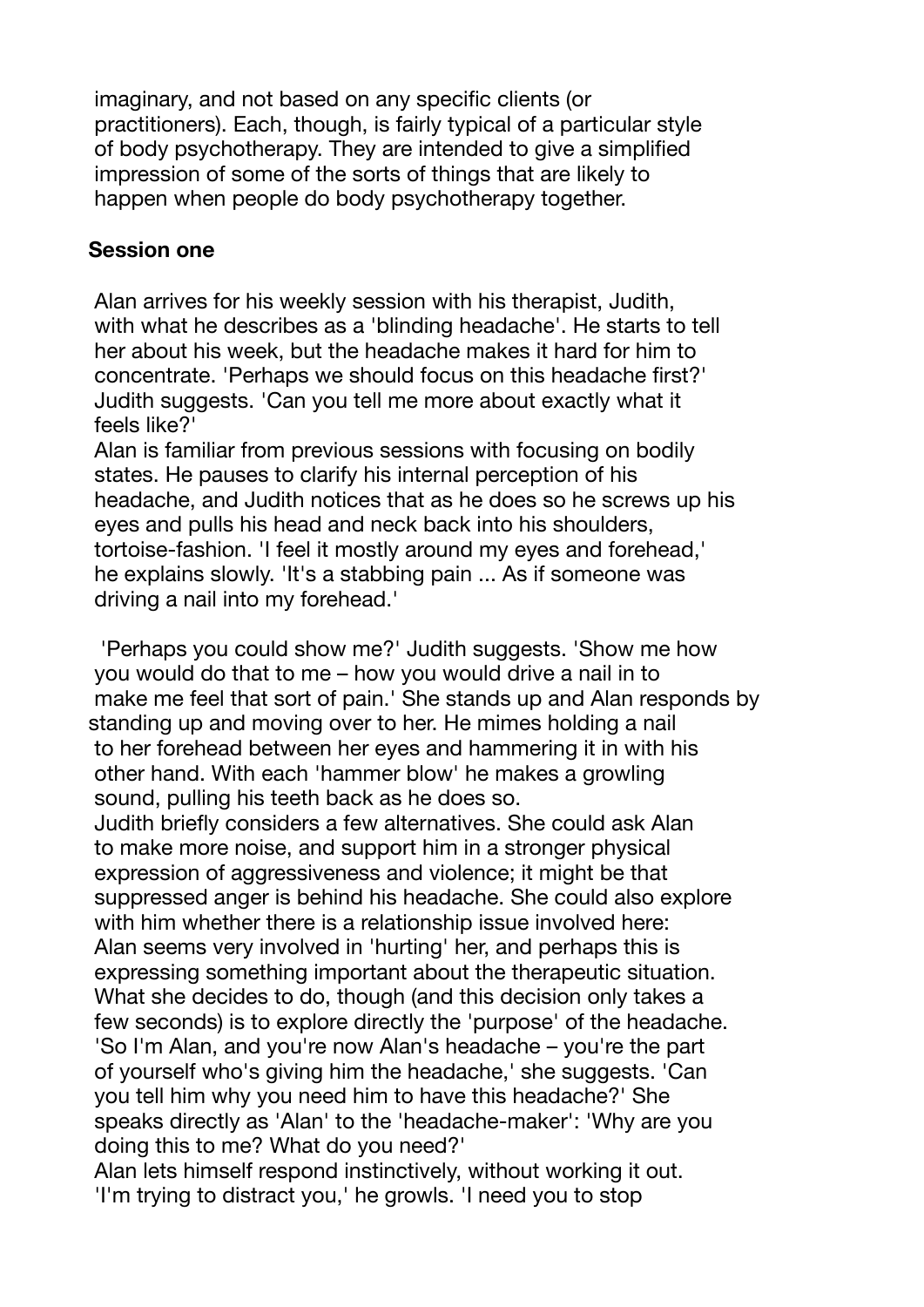thinking about things. Stop it now! STOP THINKING!' As he gets more and more impassioned, he carries on 'hammering' at Judith's forehead.

 'What will happen if I think?' Judith asks, still in the role of 'Alan'. 'What is it I mustn't think about?'

 'About Sue!' Alan shouts. Sue is his partner. 'Stop thinking about—'

'About what?'

 'About leaving Sue!' Alan is shocked by what he has said. He stops 'hammering' and stands, breathing deeply and looking a bit dazed. Judith suggests that they both sit down again, and stays quiet, giving him time to recover. She remembers that when he arrived Alan described his headache as 'blinding'. Now they both know what it was meant to blind him to, she thinks. Although on the one hand he wants to end his long-term relationship with Sue, he is also frightened about the consequences and would rather not 'see' his own dissatisfaction. As they start to talk this through, Judith feels dissatisfied. She starts to feel a slight headache herself. Experience tells her that this sort of symptom – especially when it echoes the client's process in this way – is generally there to alert her to something. What is it, she asks herself? Then she realizes 'in a blinding flash' that she and Alan have both been treating his headache as essentially negative, a force which is trying to cover up his real feelings. This is not how Judith thinks of symptoms in general. In her experience, they always have a positive, creative function if understood fully. And, she further realizes, in this case the positive function of the headache was to bring Alan's 'blindness' to the attention of both of them: to open things up to the light, rather than to hide them away. When she shares this new viewpoint with Alan, though, it

 creates some tension. He resents what he sees as her tendency to 'think too much' about every detail of what happens. 'Well,' Judith points out, 'that's what you were saying when you were hammering away at my head – "Stop thinking!" Perhaps it really was my head you were hammering at, as well as "Alan's"?' Yet another aspect of Alan's symptom emerges: its relevance to issues in the therapeutic relationship, which will be taken up in further sessions.

### **Session two**

Clare arrives on time for her session with Marsha and follows the usual pattern which has developed between them: after a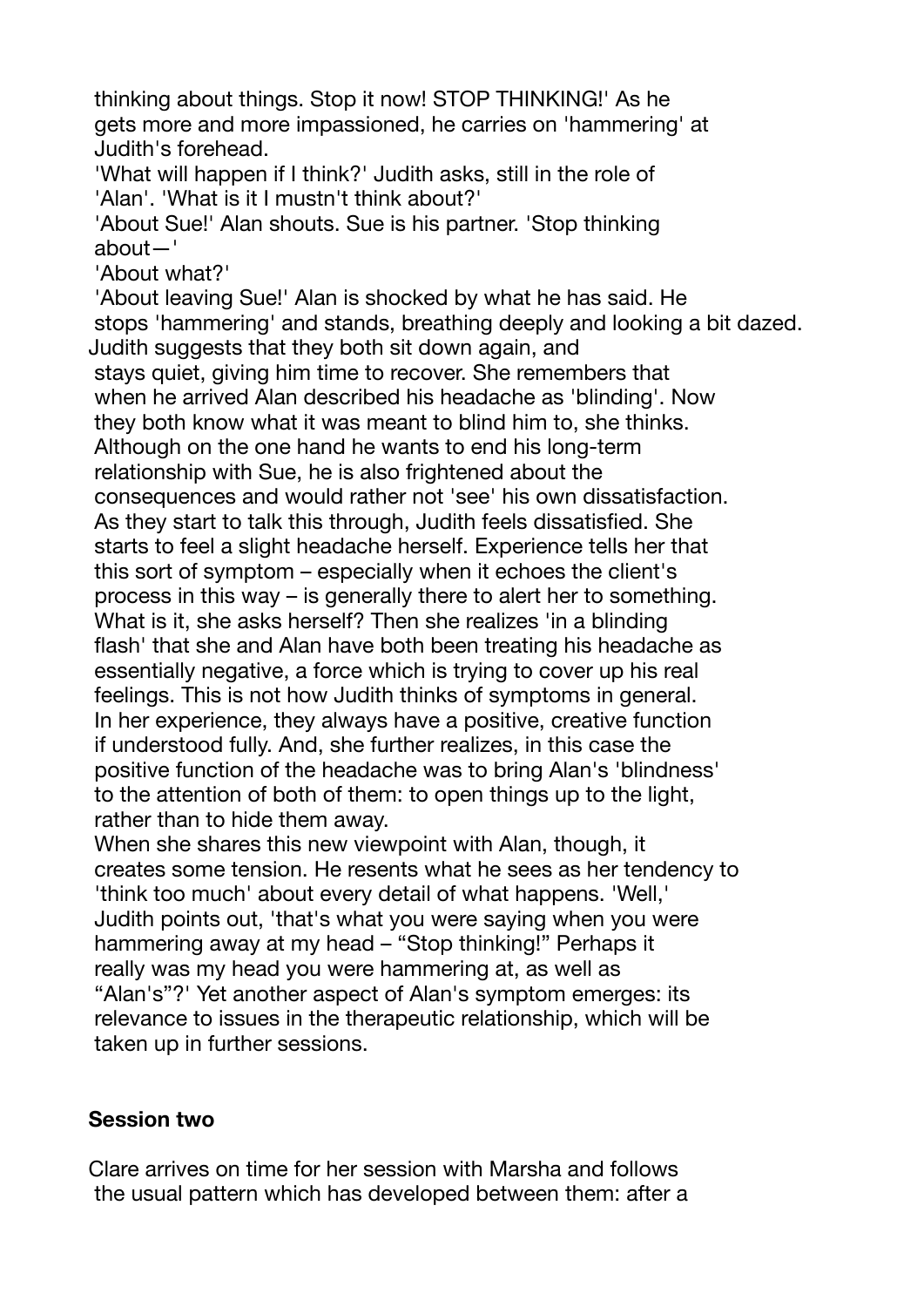few minutes to say hallo, re-establish their relationship and share any important news, Clare moves from her chair to the mattress and lies on her back. Marsha kneels quietly beside her, and Clare relaxes, brings her attention within herself, and starts to focus on her breathing. Early in their work together, she felt very strange and self-conscious at this point, but by now it feels reassuring and safe, an important part of her week.

 'Yes,' Marsha says softly, as she has often said before, 'just relax, let your breathing happen – invite it to deepen a little, go just a little further with each outbreath, each inbreath.' Clare finds her breath responding to Marsha's encouragement without any conscious effort on her part. As her breathing deepens, she feels her body 'wake up' in response to the extra energy running through it. Her arms and legs start to tingle slightly, and she becomes warmer. 'My throat feels tight,' Clare says. She coughs once or twice, and rubs her throat with her hand.

 'How about if I do that for you?' Marsha suggests. When Clare nods, she puts her own hand gently on Clare's throat and rubs upwards towards her jaw. Marsha is feeling sensitively for the tension in her client's throat, and soon a bout of deeper coughing is provoked, with Clare's body jackknifing slightly at the waist. 'Yes, that's it, let it come,' Marsha encourages, knowing that – unlike some people – Clare responds positively to verbal support. 'Let the sound come through.' Clare's cough turns into something more like a growling roar, but to Marsha it sounds muffled and she notices that Clare is squeezing her hands into fists and raising her shoulders. Marsha quickly finds a small cushion to give her, and Clare squeezes and twists the cushion as she yells and shouts more freely. Using her hands like this helps to open up her voice, as if she is moving the 'strangling' impulse down from her own throat into her hands and out into the cushion.

 'Are there any words in there?' Marsha asks. She suspects that it is not just angry sound in general which Clare has 'strangled', but specific angry statements. At first there is no response, but when she asks again, Clare starts to repeat, 'Leave me alone, leave me ALONE,' squeezing the cushion in rhythm with her words. After a while the volume starts to ease off, and Clare gradually relaxes until she is lying back weeping gently and still whispering 'Leave me alone.' Marsha murmurs encouragement and support, and strokes her arm. After another minute, Clare takes a deep, spontaneous breath and relaxes fully. Her breathing is even, full and calm. Her eyes are closed. Marsha waits patiently until Clare is ready of her own accord to 'come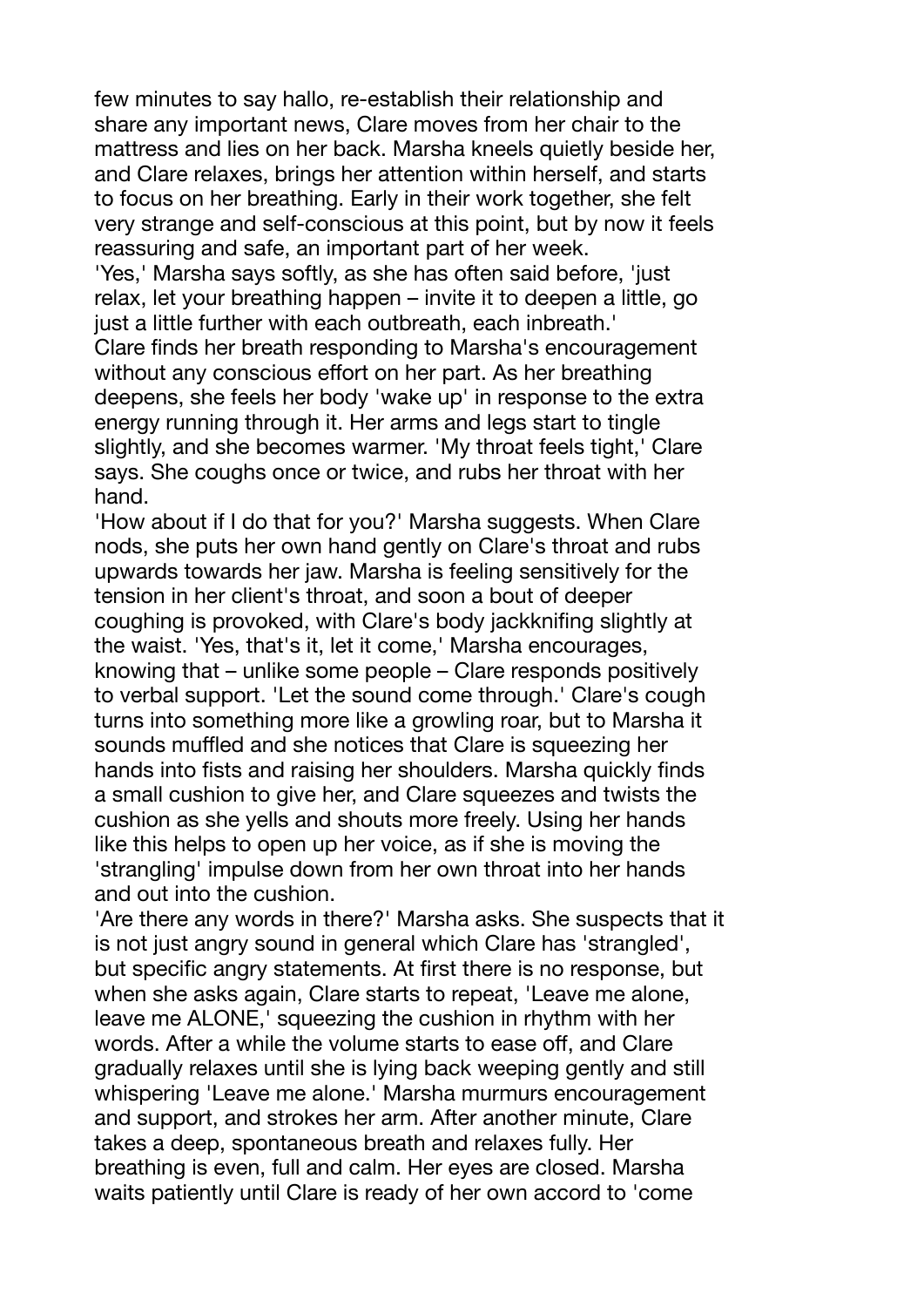back into the room' and talk about what has happened, making connections with issues and themes in her life.

# **Session three**

 James has been in twice-weekly therapy for two years, focusing especially on his father's physical violence towards him when he was small, and the ways in which this has affected James's life. Alan, his therapist, knows that there is a lot of pain stored in James's body, but he has been very cautious about tapping into it, since he does not want to restimulate James's feelings until the situation feels safe enough to contain them. However, the two of them have recently worked through a lot of James's suspicion and mistrust of Alan, so Alan has been wondering whether

 some of James's traumatic material might be going to make itself felt. Partway through the session James says, 'I'm feeling quite frightened. Not of you, though – I trust you a lot more now. But there's a nagging fear in the background, under the surface.'

 'How do you know that you're frightened?' Alan asks. 'I mean, what are you experiencing that feels like fear?' He is inviting James to connect with his bodily experience and this is what happens.

 'Well, I'm feeling cold,' James replies slowly, 'and I have butterflies in my tummy, except they feel more sinister than butterflies ... Can't catch my breath properly ... Chest feels strange ...'

'Strange how?'

 'Like ... Like ... It feels frozen. Black. Feels like a frozen black lake ...' James is becoming distressed.

 Alan can see that he is pale, breaking into a sweat and his voice is laboured as if he is struggling to breathe. Alan keeps his response calm and relaxed. 'Uh-huh. That's great, James. A frozen black lake. Just stay relaxed and tell me, what would be the opposite of that image? Can you visualize something that is the opposite of a frozen black lake? What comes to mind?' James is silent for a moment. 'A sunrise ... What I see is a sunrise – you know, all red and orange and yellow, everything opening up and warming up ...'

 'Good, a sunrise, that's beautiful. Stay with that image, James. And tell me what you're experiencing in your body now,' Alan says.

 'Still cold, but it feels a little easier.' James is visibly less distressed, but still pale and constricted. His breath has become